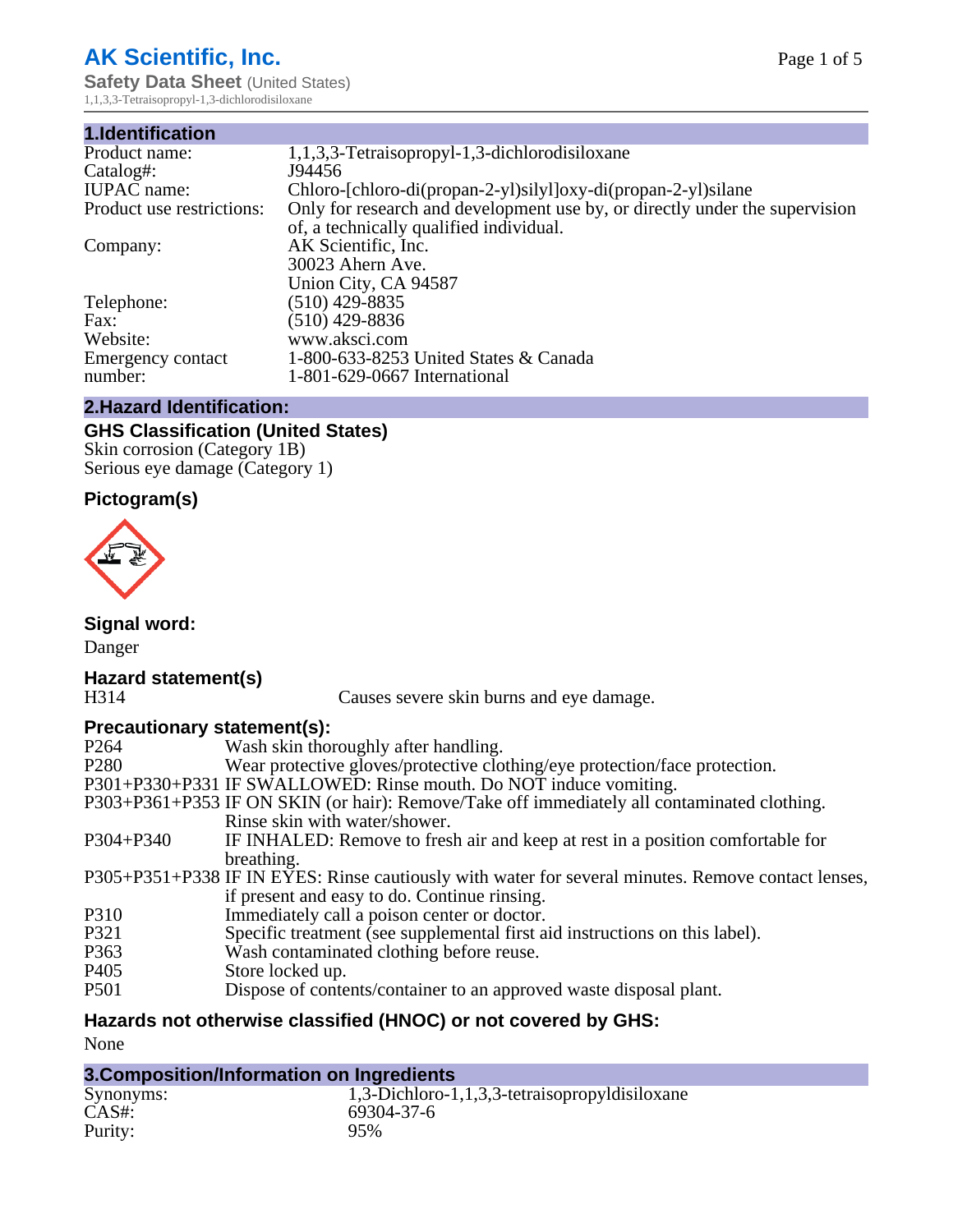EC: Not available.

#### **4. First Aid Measures**

**General Information:** Immediately remove any clothing contaminated by the product. Move out of dangerous area. Consult a physician and show this safety data sheet.

**Inhalation:** Move person to fresh air. If not breathing, give artificial respiration. If breathing is difficult, give oxygen. Obtain medical aid.

**Skin contact:** Immediately flush skin with running water for at least 15 minutes while removing contaminated clothing and shoes. Wash clothing before reuse. Obtain medical aid immediately.

**Eye contact:** Immediately flush open eyes with running water for at least 15 minutes. Obtain medical aid immediately.

**Ingestion:** Do NOT induce vomiting without medical advice. Rinse mouth with water. Never administer anything by mouth to an unconscious person. Obtain medical aid immediately.

**Most important symptoms and effects, both acute and delayed:** No further information available. Please see sections 2 and 11.

**Indication of any immediate medical attention and special treatment needed:** No further information available.

#### **5. Fire Fighting Measures**

**Suitable extinguishing media:** Use water spray, dry chemical, carbon dioxide, or chemical foam. **Specific hazards arising from the chemical:** Carbon oxides, Hydrogen chloride, Silicon oxides. **Advice for firefighters:** As in any fire, wear a NIOSH-approved or equivalent, pressure-demand, self-contained breathing apparatus and full protective gear. During a fire, irritating and highly toxic gases may be generated by thermal decomposition or combustion.

#### **6. Accidental Release Measures**

**Personal precautions, protective equipment and emergency procedures:** Wear protective equipment and keep unprotected personnel away. Ensure adequate ventilation. Remove all sources of ignition. Prevent further leak or spill if safe to do so. For personal protective equipment, please refer to section 8.

**Environmental precautions:** Do not let product enter drains, other waterways, or soil.

**Methods and materials for containment and cleaning up:** Prevent further leak or spill if safe to do so. Vacuum, sweep up, or absorb with inert material and place into a suitable disposal container. Consult local regulations for disposal. See section 13 for further disposal information.

#### **7. Handling and Storage**

**Precautions for safe handling:** Avoid contact with skin, eyes, and personal clothing. Wash hands thoroughly after handling. Avoid breathing fumes. Use only with adequate ventilation. Wear suitable protective clothing, gloves, and eye/face protection. Keep away from sources of ignition. Minimize dust generation and accumulation. Keep container tightly closed. Open and handle container with care. Do not eat, drink, or smoke while handling.

**Conditions for safe storage, including any incompatibilities:** Store in a tightly-closed container when not in use. Store in a cool, dry, well-ventilated area away from incompatible substances. Keep away from sources of ignition. ,Store long-term at 2-8°C.

#### **8. Exposure Controls/Personal Protection**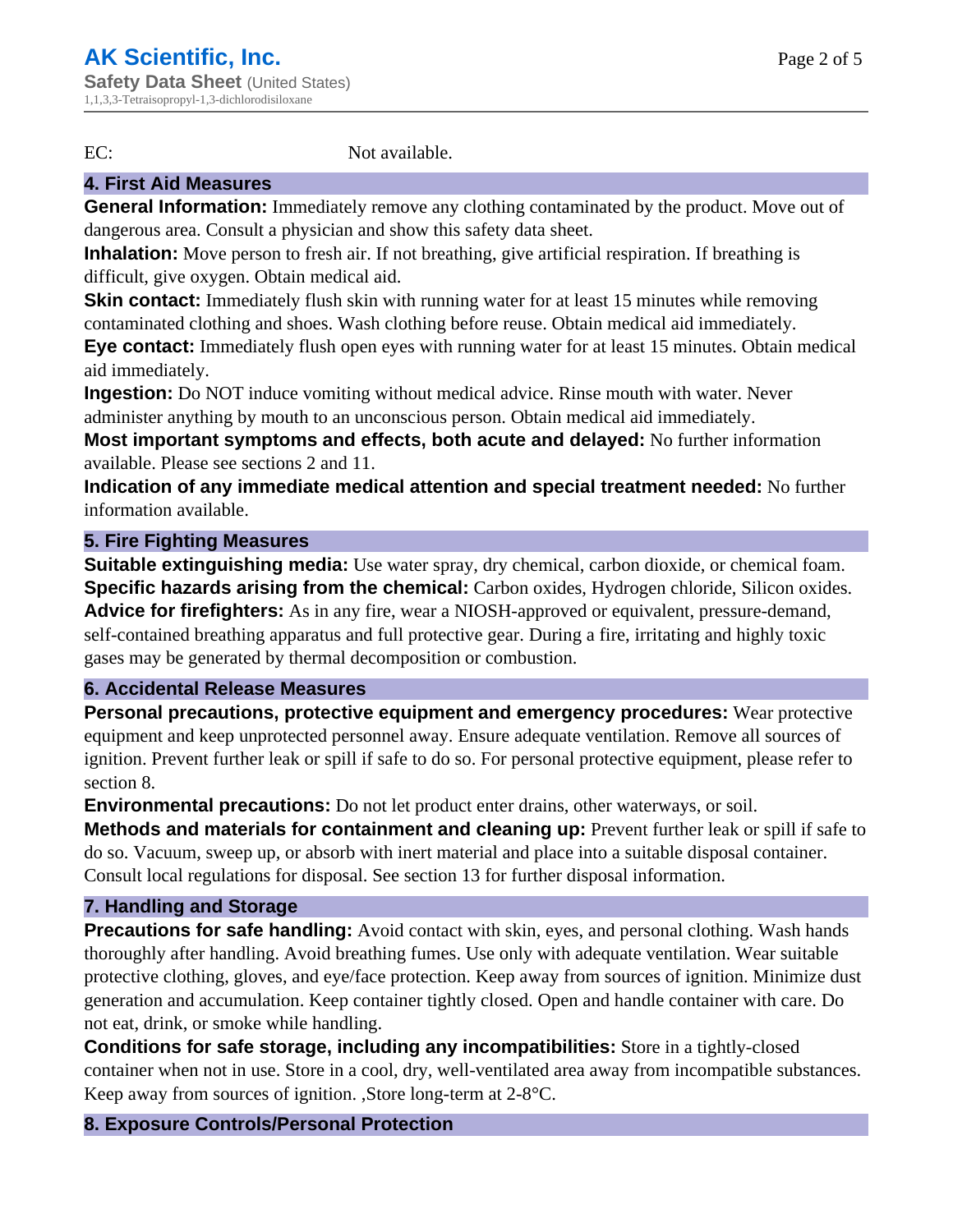#### **Exposure limits:**

| <b>OSHA PEL:</b>  | Not available. |
|-------------------|----------------|
| NIOSH REL:        | Not available. |
| <b>ACGIH TLV:</b> | Not available. |

**Appropriate engineering controls:** Avoid contact with skin, eyes, and clothing. Wash hands before breaks and immediately after handling the product. Facilities storing or utilizing this material should be equipped with an eyewash fountain. Use adequate general and local exhaust ventilation to keep airborne concentrations low.

#### **Personal protection**

- Eyes: Based on an evaluation of the eye or face hazards present, wear chemical splash-resistant safety glasses or goggles with side protection. A face shield may be appropriate in some workplaces. Use eyewear tested and approved under appropriate government standards such as OSHA 29 CFR 1910.133 or EU EN166.
- Hands: Wear gloves selected based on an evaluation of the possible hazards to hands and skin, the duration of use, the physical conditions of the workplace, and the chemical resistance and physical properties of the glove material.
- Skin and body: Protective clothing must be selected based on the hazards present in the workplace, the physical environment, the duration of exposure, and other factors. No fabric can provide protection against all potential hazards; therefore it is important to select the appropriate protective clothing for each specific hazard. At the minimum, wear a laboratory coat and close-toed footwear.
- Respiratory: Respirators are not a substitute for accepted engineering control measures such as enclosure or confinement of the operation, general and local ventilation, and substitution of less toxic materials. When respiratory personal protective equipment is appropriate based on an assessment of respiratory hazards in the workplace, use a NIOSH- or CEN-certified respirator.

#### **9. Physical and Chemical Properties**

| <b>Physical State:</b>            | Colorless to light yellow clear liquid |
|-----------------------------------|----------------------------------------|
| Molecular Formula:                | C12H28Cl2OSi2                          |
| Molecular Weight:                 | 315.43                                 |
| Odor:                             | Not available.                         |
| pH:                               | Not available.                         |
| <b>Boiling Point Range:</b>       | $69-70$ °C (0.5mmHg)                   |
| Freezing/Melting Point:           | Not available.                         |
| <b>Flash Point:</b>               | $>110^{\circ}C$                        |
| <b>Evaporation Rate:</b>          | Not available.                         |
| Flammability (solid, gas):        | Please see section 2.                  |
| Explosive limits:                 | Not available.                         |
| Vapor Pressure:                   | Not available.                         |
| Vapor Density:                    | Not available.                         |
| Solubility:                       | Not available.                         |
| <b>Relative Density:</b>          | 0.986-1.010                            |
| Refractive Index:                 | 1.454                                  |
| Volatility:                       | Not available.                         |
| <b>Auto-ignition Temperature:</b> | Not available.                         |
| <b>Decomposition Temperature:</b> | Not available.                         |
| <b>Partition Coefficient:</b>     | Not available.                         |
|                                   |                                        |

#### **10. Stability and Reactivity**

Reactivity: Not available. Possibility of hazardous reactions: Not available. Conditions to avoid: Dust generation.

Chemical stability: Stable under recommended temperatures and pressures.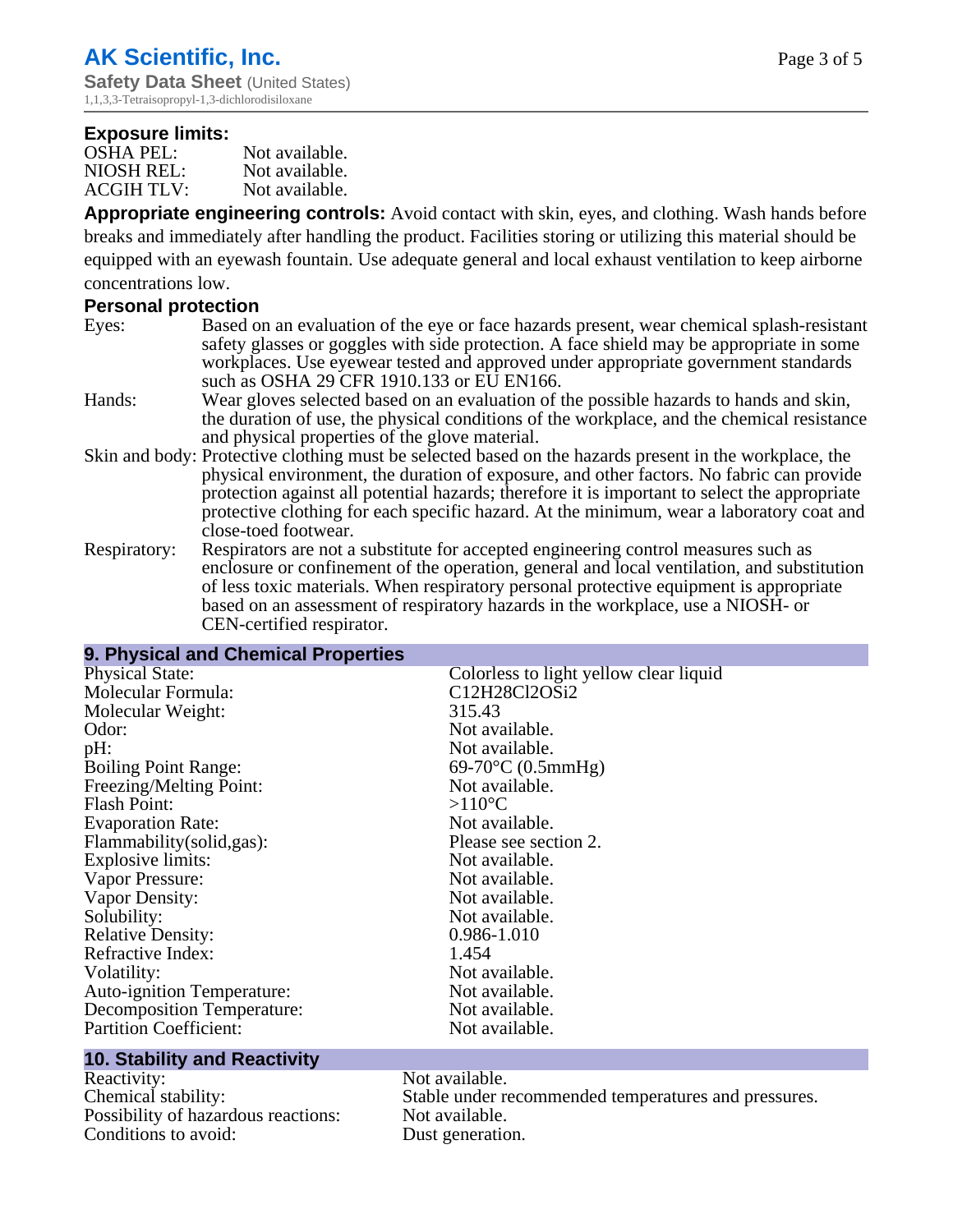| Incompatible materials:<br>Hazardous decomposition products: | Strong oxidizing agents.<br>Carbon oxides, Hydrogen chloride, Silicon oxides.                          |  |  |
|--------------------------------------------------------------|--------------------------------------------------------------------------------------------------------|--|--|
| 11. Toxicological Information                                |                                                                                                        |  |  |
| RTECS#                                                       | Not available.                                                                                         |  |  |
| Acute toxicity:                                              | Not available.                                                                                         |  |  |
| Routes of exposure:                                          | Inhalation, eye contact, skin contact, ingestion.                                                      |  |  |
| Symptoms related to the physical, chemical and               | Skin contact may result in inflammation                                                                |  |  |
| toxicological characteristics:                               | characterized by itching, scaling, reddening,                                                          |  |  |
|                                                              | blistering, pain or dryness. Eye contact may result                                                    |  |  |
|                                                              | in redness, pain or severe eye damage. Inhalation<br>may cause irritation of the lungs and respiratory |  |  |
|                                                              | system. Overexposure may result in serious illness                                                     |  |  |
|                                                              | or death.                                                                                              |  |  |

# **Carcinogenicity**

IARC: Not classified.<br>Not listed. NTP:<br>
OSHA: Not listed.<br>
Not listed. Not listed. Acute toxic effects: Inflammation of the eye is characterized by redness, watering, and itching. Skin inflammation is characterized by itching, scaling, reddening, or, occasionally, blistering.

#### **12. Ecological Information**

| Not available. |
|----------------|
| Not available. |
| Not available. |
| Not available. |
| Not available. |
|                |

#### **13. Disposal Considerations**

Disposal of waste: Chemical waste generators must determine whether a discarded chemical is classified as hazardous waste. US EPA guidelines for the classification determination are listed in 40 CFR 261.3. Additionally, waste generators must consult state and local hazardous waste regulations to ensure complete and accurate classification. Observe all federal, state and local regulations when disposing of the substance. Disposal of packaging: Do not reuse containers. Dispose of as unused product.

#### **14. Transportation Information**

| <b>DOT (United States)</b>           |                                                                                                                        |
|--------------------------------------|------------------------------------------------------------------------------------------------------------------------|
| UN number:                           | UN3265                                                                                                                 |
|                                      | Proper shipping name: Corrosive liquid, acidic, organic, n.o.s.<br>$(1,1,3,3)$ -Tetraisopropyl-1,3-dichlorodisiloxane) |
| Transport hazard class: 8; Corrosive |                                                                                                                        |
| Packing group:                       |                                                                                                                        |
| <b>IATA</b>                          |                                                                                                                        |
| <b>UN Number:</b>                    | UN3265                                                                                                                 |
|                                      | Proper shipping name: Corrosive liquid, acidic, organic, n.o.s.<br>$(1,1,3,3)$ -Tetraisopropyl-1,3-dichlorodisiloxane) |
| Transport hazard class: 8; Corrosive |                                                                                                                        |
| Packing group:                       |                                                                                                                        |

**15. Regulatory Information**

**TSCA (United States)**